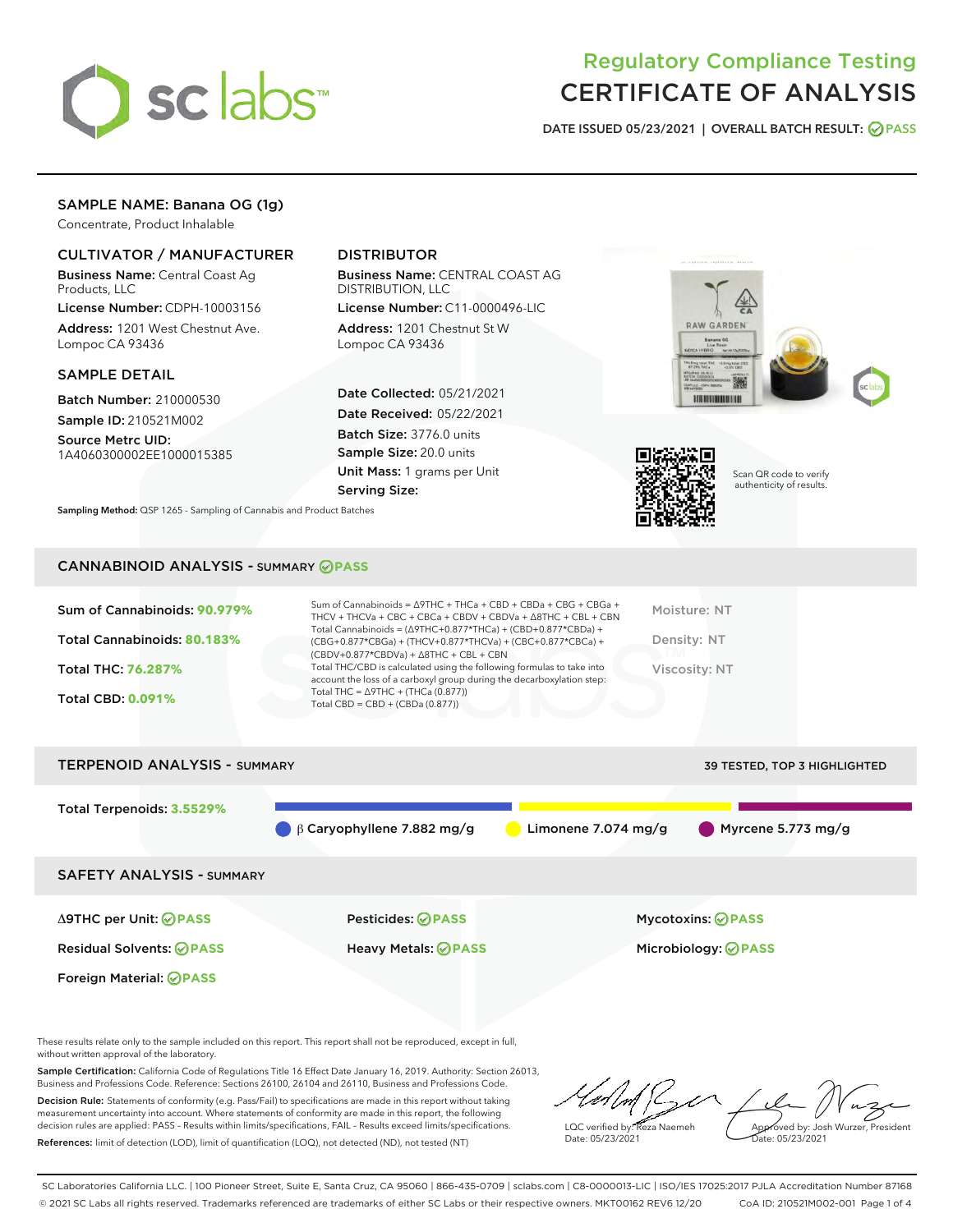



BANANA OG (1G) | DATE ISSUED 05/23/2021 | OVERALL BATCH RESULT: @ PASS

#### CANNABINOID TEST RESULTS - 05/23/2021 2 PASS

Tested by high-performance liquid chromatography with diode-array detection (HPLC-DAD). **Method:** QSP 1157 - Analysis of Cannabinoids by HPLC-DAD

#### TOTAL CANNABINOIDS: **80.183%**

Total Cannabinoids (Total THC) + (Total CBD) + (Total CBG) + (Total THCV) + (Total CBC) + (Total CBDV) + ∆8THC + CBL + CBN

TOTAL THC: **76.287%** Total THC (∆9THC+0.877\*THCa)

TOTAL CBD: **0.091%**

Total CBD (CBD+0.877\*CBDa)

TOTAL CBG: 2.8% Total CBG (CBG+0.877\*CBGa)

TOTAL THCV: 0.511% Total THCV (THCV+0.877\*THCVa)

TOTAL CBC: 0.494% Total CBC (CBC+0.877\*CBCa)

TOTAL CBDV: ND Total CBDV (CBDV+0.877\*CBDVa)

| <b>COMPOUND</b> | LOD/LOQ<br>(mg/g)          | <b>MEASUREMENT</b><br><b>UNCERTAINTY</b><br>(mg/g) | <b>RESULT</b><br>(mg/g) | <b>RESULT</b><br>(%) |
|-----------------|----------------------------|----------------------------------------------------|-------------------------|----------------------|
| <b>THCa</b>     | 0.05/0.14                  | ±21.478                                            | 835.73                  | 83.573               |
| <b>A9THC</b>    | 0.06 / 0.26                | ±1.030                                             | 29.93                   | 2.993                |
| <b>CBGa</b>     | 0.1 / 0.2                  | ±1.52                                              | 29.2                    | 2.92                 |
| <b>THCVa</b>    | 0.07 / 0.20                | ±0.278                                             | 5.83                    | 0.583                |
| <b>CBCa</b>     | 0.07/0.28                  | ±0.275                                             | 5.63                    | 0.563                |
| <b>CBG</b>      | 0.06/0.19                  | ±0.096                                             | 2.43                    | 0.243                |
| <b>CBDa</b>     | 0.02/0.19                  | ±0.030                                             | 1.04                    | 0.104                |
| A8THC           | 0.1/0.4                    | N/A                                                | <b>ND</b>               | <b>ND</b>            |
| <b>THCV</b>     | 0.1/0.2                    | N/A                                                | <b>ND</b>               | <b>ND</b>            |
| <b>CBD</b>      | 0.07/0.29                  | N/A                                                | <b>ND</b>               | <b>ND</b>            |
| <b>CBDV</b>     | 0.04 / 0.15                | N/A                                                | <b>ND</b>               | <b>ND</b>            |
| <b>CBDVa</b>    | 0.03/0.53                  | N/A                                                | <b>ND</b>               | <b>ND</b>            |
| <b>CBL</b>      | 0.06 / 0.24                | N/A                                                | <b>ND</b>               | <b>ND</b>            |
| <b>CBN</b>      | 0.1/0.3                    | N/A                                                | <b>ND</b>               | <b>ND</b>            |
| <b>CBC</b>      | 0.2 / 0.5                  | N/A                                                | <b>ND</b>               | <b>ND</b>            |
|                 | <b>SUM OF CANNABINOIDS</b> |                                                    | 909.79 mg/g             | 90.979%              |

#### **UNIT MASS: 1 grams per Unit**

| ∆9THC per Unit                        | 1120 per-package limit     | 29.93 mg/unit<br><b>PASS</b> |  |  |
|---------------------------------------|----------------------------|------------------------------|--|--|
| <b>Total THC per Unit</b>             |                            | 762.87 mg/unit               |  |  |
| <b>CBD per Unit</b>                   |                            | <b>ND</b>                    |  |  |
| <b>Total CBD per Unit</b>             |                            | $0.91$ mg/unit               |  |  |
| Sum of Cannabinoids<br>per Unit       |                            | 909.79 mg/unit               |  |  |
| <b>Total Cannabinoids</b><br>per Unit |                            | 801.83 mg/unit               |  |  |
| <b>MOISTURE TEST RESULT</b>           | <b>DENSITY TEST RESULT</b> | <b>VISCOSITY TEST RESULT</b> |  |  |

Not Tested

Not Tested

Not Tested

#### TERPENOID TEST RESULTS - 05/23/2021

Terpene analysis utilizing gas chromatography-flame ionization detection (GC-FID). **Method:** QSP 1192 - Analysis of Terpenoids by GC-FID

| <b>COMPOUND</b>         | LOD/LOQ<br>(mg/g) | <b>MEASUREMENT</b><br><b>UNCERTAINTY</b><br>(mg/g) | <b>RESULT</b><br>(mg/g)                         | <b>RESULT</b><br>(%) |
|-------------------------|-------------------|----------------------------------------------------|-------------------------------------------------|----------------------|
| $\beta$ Caryophyllene   | 0.004 / 0.012     | ±0.2806                                            | 7.882                                           | 0.7882               |
| Limonene                | 0.005 / 0.016     | ±0.1012                                            | 7.074                                           | 0.7074               |
| <b>Myrcene</b>          | 0.008 / 0.025     | ±0.0745                                            | 5.773                                           | 0.5773               |
| Terpinolene             | 0.008 / 0.026     | ±0.0541                                            | 2.637                                           | 0.2637               |
| $\alpha$ Humulene       | 0.009 / 0.029     | ±0.0731                                            | 2.277                                           | 0.2277               |
| $\alpha$ Pinene         | 0.005 / 0.017     | ±0.0179                                            | 2.082                                           | 0.2082               |
| $\beta$ Pinene          | 0.004 / 0.014     | ±0.0168                                            | 1.460                                           | 0.1460               |
| Linalool                | 0.009 / 0.032     | ±0.0498                                            | 1.311                                           | 0.1311               |
| trans-ß-Farnesene       | 0.008 / 0.025     | ±0.0423                                            | 1.191                                           | 0.1191               |
| $\alpha$ Bisabolol      | 0.008 / 0.026     | ±0.0517                                            | 0.968                                           | 0.0968               |
| Ocimene                 | 0.011/0.038       | ±0.0286                                            | 0.891                                           | 0.0891               |
| <b>Terpineol</b>        | 0.016 / 0.055     | ±0.0311                                            | 0.506                                           | 0.0506               |
| Fenchol                 | 0.010 / 0.034     | ±0.0191                                            | 0.494                                           | 0.0494               |
| Caryophyllene<br>Oxide  | 0.010 / 0.033     | ±0.0071                                            | 0.154                                           | 0.0154               |
| Camphene                | 0.005 / 0.015     | ±0.0016                                            | 0.141                                           | 0.0141               |
| <b>Borneol</b>          | 0.005 / 0.016     | ±0.0059                                            | 0.140                                           | 0.0140               |
| Guaiol                  | 0.009 / 0.030     | ±0.0045                                            | 0.096                                           | 0.0096               |
| Nerolidol               | 0.009 / 0.028     | ±0.0058                                            | 0.092                                           | 0.0092               |
| $\alpha$ Phellandrene   | 0.006 / 0.020     | ±0.0010                                            | 0.073                                           | 0.0073               |
| $\alpha$ Terpinene      | 0.005 / 0.017     | ±0.0009                                            | 0.062                                           | 0.0062               |
| 3 Carene                | 0.005 / 0.018     | ±0.0009                                            | 0.060                                           | 0.0060               |
| Fenchone                | 0.009 / 0.028     | ±0.0015                                            | 0.053                                           | 0.0053               |
| $\gamma$ Terpinene      | 0.006 / 0.018     | ±0.0007                                            | 0.043                                           | 0.0043               |
| <b>Geranyl Acetate</b>  | 0.004 / 0.014     | ±0.0015                                            | 0.035                                           | 0.0035               |
| Sabinene Hydrate        | 0.006 / 0.022     | ±0.0009                                            | 0.023                                           | 0.0023               |
| Citronellol             | 0.003 / 0.010     | ±0.0005                                            | 0.011                                           | 0.0011               |
| Nerol                   | 0.003 / 0.011     | N/A                                                | <loq< th=""><th><loq< th=""></loq<></th></loq<> | <loq< th=""></loq<>  |
| Geraniol                | 0.002 / 0.007     | N/A                                                | <loq< th=""><th><loq< th=""></loq<></th></loq<> | <loq< th=""></loq<>  |
| Sabinene                | 0.004 / 0.014     | N/A                                                | ND                                              | ND                   |
| p-Cymene                | 0.005 / 0.016     | N/A                                                | <b>ND</b>                                       | <b>ND</b>            |
| Eucalyptol              | 0.006 / 0.018     | N/A                                                | ND                                              | ND                   |
| (-)-Isopulegol          | 0.005 / 0.016     | N/A                                                | ND                                              | ND                   |
| Camphor                 | 0.006 / 0.019     | N/A                                                | ND                                              | ND                   |
| Isoborneol              | 0.004 / 0.012     | N/A                                                | <b>ND</b>                                       | ND                   |
| Menthol                 | 0.008 / 0.025     | N/A                                                | ND                                              | ND                   |
| R-(+)-Pulegone          | 0.003 / 0.011     | N/A                                                | ND                                              | ND                   |
| $\alpha$ Cedrene        | 0.005 / 0.016     | N/A                                                | <b>ND</b>                                       | ND                   |
| Valencene               | 0.009 / 0.030     | N/A                                                | ND                                              | ND                   |
| Cedrol                  | 0.008 / 0.027     | N/A                                                | ND                                              | ND                   |
| <b>TOTAL TERPENOIDS</b> |                   |                                                    | 35.529 mg/g                                     | 3.5529%              |

SC Laboratories California LLC. | 100 Pioneer Street, Suite E, Santa Cruz, CA 95060 | 866-435-0709 | sclabs.com | C8-0000013-LIC | ISO/IES 17025:2017 PJLA Accreditation Number 87168 © 2021 SC Labs all rights reserved. Trademarks referenced are trademarks of either SC Labs or their respective owners. MKT00162 REV6 12/20 CoA ID: 210521M002-001 Page 2 of 4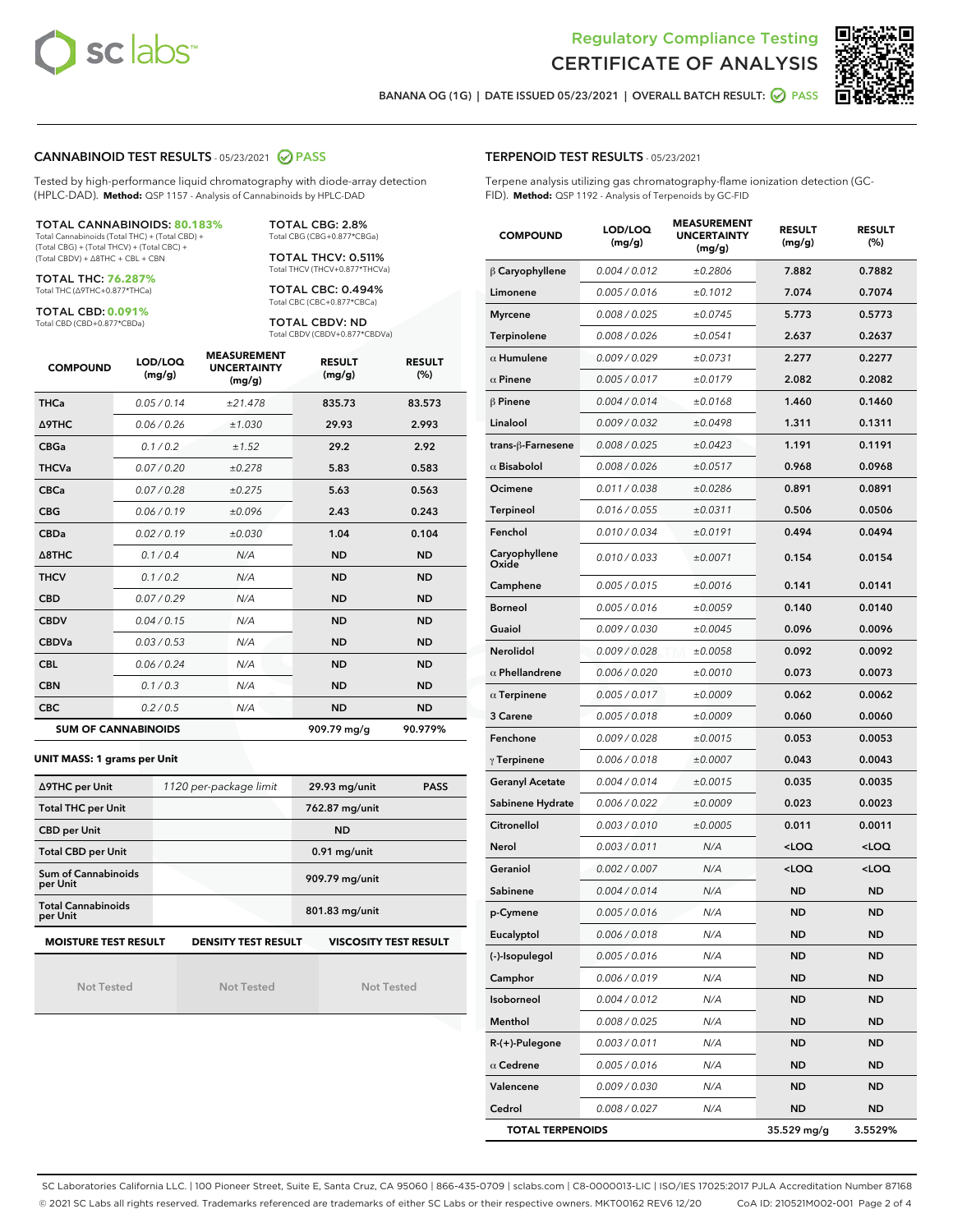



BANANA OG (1G) | DATE ISSUED 05/23/2021 | OVERALL BATCH RESULT:  $\bigcirc$  PASS

## CATEGORY 1 PESTICIDE TEST RESULTS - 05/23/2021 2 PASS

Pesticide and plant growth regulator analysis utilizing high-performance liquid chromatography-mass spectrometry (HPLC-MS) or gas chromatography-mass spectrometry (GC-MS). \*GC-MS utilized where indicated. **Method:** QSP 1212 - Analysis of Pesticides and Mycotoxins by LC-MS or QSP 1213 - Analysis of Pesticides by GC-MS

| <b>COMPOUND</b>             | LOD/LOQ<br>$(\mu g/g)$ | <b>ACTION</b><br><b>LIMIT</b><br>$(\mu g/g)$ | <b>MEASUREMENT</b><br><b>UNCERTAINTY</b><br>$(\mu g/g)$ | <b>RESULT</b><br>$(\mu g/g)$ | <b>RESULT</b> |
|-----------------------------|------------------------|----------------------------------------------|---------------------------------------------------------|------------------------------|---------------|
| Aldicarb                    | 0.03 / 0.08            | $\ge$ LOD                                    | N/A                                                     | <b>ND</b>                    | <b>PASS</b>   |
| Carbofuran                  | 0.02/0.05              | $>$ LOD                                      | N/A                                                     | <b>ND</b>                    | <b>PASS</b>   |
| Chlordane*                  | 0.03 / 0.08            | $\geq$ LOD                                   | N/A                                                     | <b>ND</b>                    | <b>PASS</b>   |
| Chlorfenapyr*               | 0.03/0.10              | $\geq$ LOD                                   | N/A                                                     | <b>ND</b>                    | <b>PASS</b>   |
| Chlorpyrifos                | 0.02 / 0.06            | $\ge$ LOD                                    | N/A                                                     | <b>ND</b>                    | <b>PASS</b>   |
| Coumaphos                   | 0.02 / 0.07            | $\ge$ LOD                                    | N/A                                                     | <b>ND</b>                    | <b>PASS</b>   |
| Daminozide                  | 0.02/0.07              | $>$ LOD                                      | N/A                                                     | <b>ND</b>                    | <b>PASS</b>   |
| <b>DDVP</b><br>(Dichlorvos) | 0.03/0.09              | $\ge$ LOD                                    | N/A                                                     | <b>ND</b>                    | <b>PASS</b>   |
| Dimethoate                  | 0.03 / 0.08            | $\ge$ LOD                                    | N/A                                                     | <b>ND</b>                    | <b>PASS</b>   |
| Ethoprop(hos)               | 0.03/0.10              | $>$ LOD                                      | N/A                                                     | <b>ND</b>                    | <b>PASS</b>   |
| Etofenprox                  | 0.02 / 0.06            | $\ge$ LOD                                    | N/A                                                     | <b>ND</b>                    | <b>PASS</b>   |
| Fenoxycarb                  | 0.03 / 0.08            | $\ge$ LOD                                    | N/A                                                     | <b>ND</b>                    | <b>PASS</b>   |
| Fipronil                    | 0.03/0.08              | $\ge$ LOD                                    | N/A                                                     | <b>ND</b>                    | <b>PASS</b>   |
| Imazalil                    | 0.02 / 0.06            | $\ge$ LOD                                    | N/A                                                     | <b>ND</b>                    | <b>PASS</b>   |
| <b>Methiocarb</b>           | 0.02 / 0.07            | $\ge$ LOD                                    | N/A                                                     | <b>ND</b>                    | <b>PASS</b>   |
| Methyl<br>parathion         | 0.03/0.10              | $\ge$ LOD                                    | N/A                                                     | <b>ND</b>                    | <b>PASS</b>   |
| <b>Mevinphos</b>            | 0.03/0.09              | $>$ LOD                                      | N/A                                                     | <b>ND</b>                    | <b>PASS</b>   |
| Paclobutrazol               | 0.02 / 0.05            | $\ge$ LOD                                    | N/A                                                     | <b>ND</b>                    | <b>PASS</b>   |
| Propoxur                    | 0.03/0.09              | $\ge$ LOD                                    | N/A                                                     | <b>ND</b>                    | <b>PASS</b>   |
| Spiroxamine                 | 0.03 / 0.08            | $\ge$ LOD                                    | N/A                                                     | <b>ND</b>                    | <b>PASS</b>   |
| Thiacloprid                 | 0.03/0.10              | $\ge$ LOD                                    | N/A                                                     | <b>ND</b>                    | <b>PASS</b>   |

#### CATEGORY 2 PESTICIDE TEST RESULTS - 05/23/2021 @ PASS

| <b>COMPOUND</b>          | LOD/LOO<br>$(\mu g/g)$ | <b>ACTION</b><br>LIMIT<br>$(\mu g/g)$ | <b>MEASUREMENT</b><br><b>UNCERTAINTY</b><br>$(\mu g/g)$ | <b>RESULT</b><br>$(\mu g/g)$ | <b>RESULT</b> |  |
|--------------------------|------------------------|---------------------------------------|---------------------------------------------------------|------------------------------|---------------|--|
| Abamectin                | 0.03/0.10              | 0.1                                   | N/A                                                     | <b>ND</b>                    | <b>PASS</b>   |  |
| Acephate                 | 0.02/0.07              | 0.1                                   | N/A                                                     | <b>ND</b>                    | <b>PASS</b>   |  |
| Acequinocyl              | 0.02/0.07              | 0.1                                   | N/A                                                     | <b>ND</b>                    | <b>PASS</b>   |  |
| Acetamiprid              | 0.02/0.05              | 0.1                                   | N/A                                                     | <b>ND</b>                    | <b>PASS</b>   |  |
| Azoxystrobin             | 0.02/0.07              | 0.1                                   | N/A                                                     | <b>ND</b>                    | <b>PASS</b>   |  |
| <b>Bifenazate</b>        | 0.01 / 0.04            | 0.1                                   | N/A                                                     | <b>ND</b>                    | <b>PASS</b>   |  |
| <b>Bifenthrin</b>        | 0.02/0.05              | 3                                     | N/A                                                     | <b>ND</b>                    | <b>PASS</b>   |  |
| <b>Boscalid</b>          | 0.03/0.09              | 0.1                                   | N/A                                                     | <b>ND</b>                    | <b>PASS</b>   |  |
| Captan                   | 0.19/0.57              | 0.7                                   | N/A                                                     | <b>ND</b>                    | <b>PASS</b>   |  |
| Carbaryl                 | 0.02/0.06              | 0.5                                   | N/A                                                     | <b>ND</b>                    | <b>PASS</b>   |  |
| Chlorantranilip-<br>role | 0.04/0.12              | 10                                    | N/A                                                     | <b>ND</b>                    | <b>PASS</b>   |  |
| Clofentezine             | 0.03/0.09              | 0.1                                   | N/A                                                     | <b>ND</b>                    | <b>PASS</b>   |  |

| <b>COMPOUND</b>               | LOD/LOQ<br>$(\mu g/g)$ | <b>ACTION</b><br>LIMIT<br>(µg/g) | <b>MEASUREMENT</b><br><b>UNCERTAINTY</b><br>(µg/g) | <b>RESULT</b><br>$(\mu g/g)$ | <b>RESULT</b> |
|-------------------------------|------------------------|----------------------------------|----------------------------------------------------|------------------------------|---------------|
| Cyfluthrin                    | 0.12 / 0.38            | $\overline{c}$                   | N/A                                                | ND                           | <b>PASS</b>   |
| Cypermethrin                  | 0.11 / 0.32            | 1                                | N/A                                                | <b>ND</b>                    | <b>PASS</b>   |
| Diazinon                      | 0.02 / 0.05            | 0.1                              | N/A                                                | <b>ND</b>                    | <b>PASS</b>   |
| Dimethomorph                  | 0.03 / 0.09            | 2                                | N/A                                                | <b>ND</b>                    | <b>PASS</b>   |
| Etoxazole                     | 0.02 / 0.06            | 0.1                              | N/A                                                | <b>ND</b>                    | <b>PASS</b>   |
| Fenhexamid                    | 0.03 / 0.09            | 0.1                              | N/A                                                | <b>ND</b>                    | <b>PASS</b>   |
| Fenpyroximate                 | 0.02 / 0.06            | 0.1                              | N/A                                                | <b>ND</b>                    | <b>PASS</b>   |
| Flonicamid                    | 0.03 / 0.10            | 0.1                              | N/A                                                | <b>ND</b>                    | <b>PASS</b>   |
| Fludioxonil                   | 0.03/0.10              | 0.1                              | N/A                                                | <b>ND</b>                    | <b>PASS</b>   |
| Hexythiazox                   | 0.02 / 0.07            | 0.1                              | N/A                                                | <b>ND</b>                    | <b>PASS</b>   |
| Imidacloprid                  | 0.04 / 0.11            | 5                                | N/A                                                | <b>ND</b>                    | <b>PASS</b>   |
| Kresoxim-methyl               | 0.02 / 0.07            | 0.1                              | N/A                                                | <b>ND</b>                    | <b>PASS</b>   |
| <b>Malathion</b>              | 0.03 / 0.09            | 0.5                              | N/A                                                | <b>ND</b>                    | <b>PASS</b>   |
| Metalaxyl                     | 0.02 / 0.07            | $\overline{c}$                   | N/A                                                | <b>ND</b>                    | <b>PASS</b>   |
| Methomyl                      | 0.03 / 0.10            | $\mathcal{I}$                    | N/A                                                | <b>ND</b>                    | <b>PASS</b>   |
| Myclobutanil                  | 0.03 / 0.09            | 0.1                              | N/A                                                | <b>ND</b>                    | <b>PASS</b>   |
| Naled                         | 0.02 / 0.07            | 0.1                              | N/A                                                | <b>ND</b>                    | <b>PASS</b>   |
| Oxamyl                        | 0.04 / 0.11            | 0.5                              | N/A                                                | <b>ND</b>                    | <b>PASS</b>   |
| Pentachloronitro-<br>benzene* | 0.03/0.09              | 0.1                              | N/A                                                | <b>ND</b>                    | <b>PASS</b>   |
| Permethrin                    | 0.04 / 0.12            | 0.5                              | N/A                                                | <b>ND</b>                    | <b>PASS</b>   |
| Phosmet                       | 0.03 / 0.10            | 0.1                              | N/A                                                | <b>ND</b>                    | <b>PASS</b>   |
| Piperonylbu-<br>toxide        | 0.02 / 0.07            | 3                                | N/A                                                | <b>ND</b>                    | <b>PASS</b>   |
| Prallethrin                   | 0.03 / 0.08            | 0.1                              | N/A                                                | <b>ND</b>                    | <b>PASS</b>   |
| Propiconazole                 | 0.02 / 0.07            | 0.1                              | N/A                                                | <b>ND</b>                    | <b>PASS</b>   |
| Pyrethrins                    | 0.04 / 0.12            | 0.5                              | N/A                                                | <b>ND</b>                    | <b>PASS</b>   |
| Pyridaben                     | 0.02 / 0.07            | 0.1                              | N/A                                                | <b>ND</b>                    | <b>PASS</b>   |
| Spinetoram                    | 0.02 / 0.07            | 0.1                              | N/A                                                | ND                           | <b>PASS</b>   |
| Spinosad                      | 0.02 / 0.07            | 0.1                              | N/A                                                | <b>ND</b>                    | <b>PASS</b>   |
| Spiromesifen                  | 0.02 / 0.05            | 0.1                              | N/A                                                | <b>ND</b>                    | <b>PASS</b>   |
| Spirotetramat                 | 0.02 / 0.06            | 0.1                              | N/A                                                | <b>ND</b>                    | <b>PASS</b>   |
| Tebuconazole                  | 0.02 / 0.07            | 0.1                              | N/A                                                | ND                           | <b>PASS</b>   |
| Thiamethoxam                  | 0.03 / 0.10            | 5                                | N/A                                                | <b>ND</b>                    | <b>PASS</b>   |
| Trifloxystrobin               | 0.03 / 0.08            | 0.1                              | N/A                                                | <b>ND</b>                    | <b>PASS</b>   |

SC Laboratories California LLC. | 100 Pioneer Street, Suite E, Santa Cruz, CA 95060 | 866-435-0709 | sclabs.com | C8-0000013-LIC | ISO/IES 17025:2017 PJLA Accreditation Number 87168 © 2021 SC Labs all rights reserved. Trademarks referenced are trademarks of either SC Labs or their respective owners. MKT00162 REV6 12/20 CoA ID: 210521M002-001 Page 3 of 4